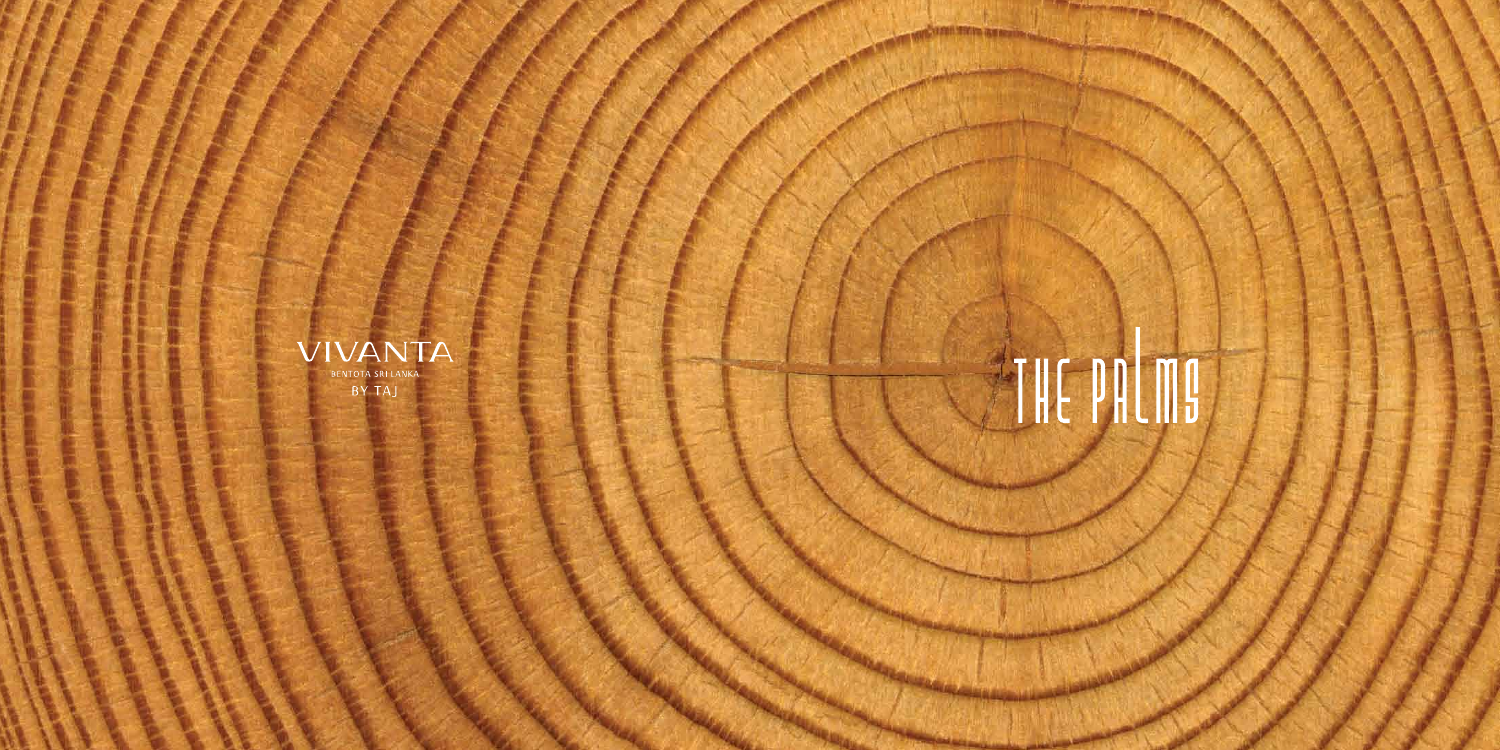$\bullet$  vegetarian  $\bullet$  non-vegetarian

It is our endeavour to always take very special care of all our guests in our restaurants. If you or anyone in your party is allergic to any one of the below mentioned food allergens then please inform your server before ordering your meal.

For enhanced variety at lunch or dinner ask our chefs recommendations.

Common food allergens:

• Milk • Egg • Peanut • Fish • Shell fish • Soy • Wheat

All prices are inclusive of government taxes and service charge.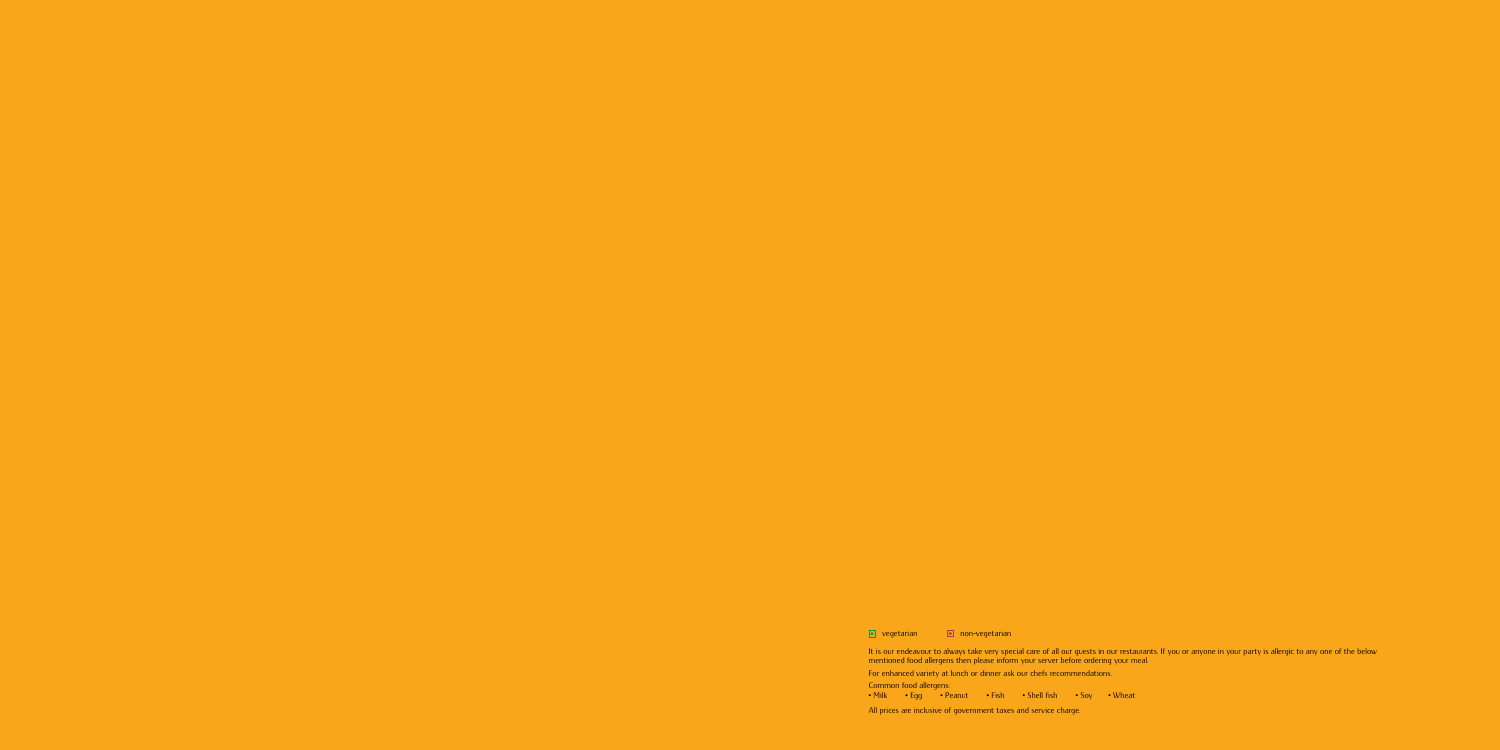### **Breakfast**

served daily from 7:00 am - 10:30 am

| $\hbox{\small\bf O}$ | <b>Choice of cereals</b><br>corn flakes, wheat flakes, choco flakes, homemade muesli or oat meal; served with hot or cold milk                                        | 800  |
|----------------------|-----------------------------------------------------------------------------------------------------------------------------------------------------------------------|------|
| $\hbox{\small\bf O}$ | <b>Breakfast breads</b><br>choose any three: croissant, muffins, brioche, danish pastry, tea cake slice,<br>whole-wheat toast, multi-grain toast or white bread toast | 1200 |
| $\boxed{\bullet}$    | <b>French toast</b><br>choice of bread from white, multi-grain, whole-wheat, maple syrup                                                                              | 900  |
| $\boxed{\bullet}$    | Eggs cooked to order<br>fried, boiled, scrambled, poached or omelettes,<br>choice of grilled bacon, chicken sausages, hash brown potatoes or confit tomatoes          | 1400 |
| $\hbox{\small\bf O}$ | Egg white omelette<br>broccoli, tomatoes, whole-wheat toast                                                                                                           | 1400 |
| $\boxed{\bullet}$    | Egg hollandaise<br>poached eggs, sautéed spinach, smoked salmon, hollandaise on brioche bread                                                                         | 1400 |
| $\bullet$            | <b>Baked beans</b><br>garlic and herb-scented baked beans; served on crispy toast                                                                                     | 900  |
| $\boxed{\bullet}$    | <b>Waffles</b><br>maple syrup, melted butter                                                                                                                          | 900  |
| $\hbox{\small\bf O}$ | <b>Breakfast pancakes</b><br>maple syrup, melted butter                                                                                                               | 900  |
| $\bullet$            | <b>Dosa</b><br>thin rice crepe, choice of plain or spicy mashed potato                                                                                                | 900  |
| $\hbox{\small\bf 0}$ | Uttappam<br>south indian fermented rice pancake, plain or masala                                                                                                      | 900  |
| $\hbox{\small\bf O}$ | <b>Idli</b><br>steamed rice lentil dumplings; served with chutney and sambhar                                                                                         | 900  |
| $\hbox{\small\bf 0}$ | Poori bhaji<br>puffed fried wheat flour bread; served with mild spiced potato curry                                                                                   | 900  |
| $\hbox{\small\bf O}$ | Choice of paratha<br>griddle-cooked whole-wheat flour bread,<br>choice of potatoes or cottage cheese with yoghurt and pickle                                          | 900  |
| $\hbox{\small\bf 0}$ | Choice of seasonal fresh fruit juice<br>orange, pineapple, water melon, papaya or passion fruit                                                                       | 900  |
| $\boxed{\bullet}$    | <b>Fresh fruits</b><br>a platter of seasonal fresh cut fruits                                                                                                         | 1400 |

## **BREAKFAST**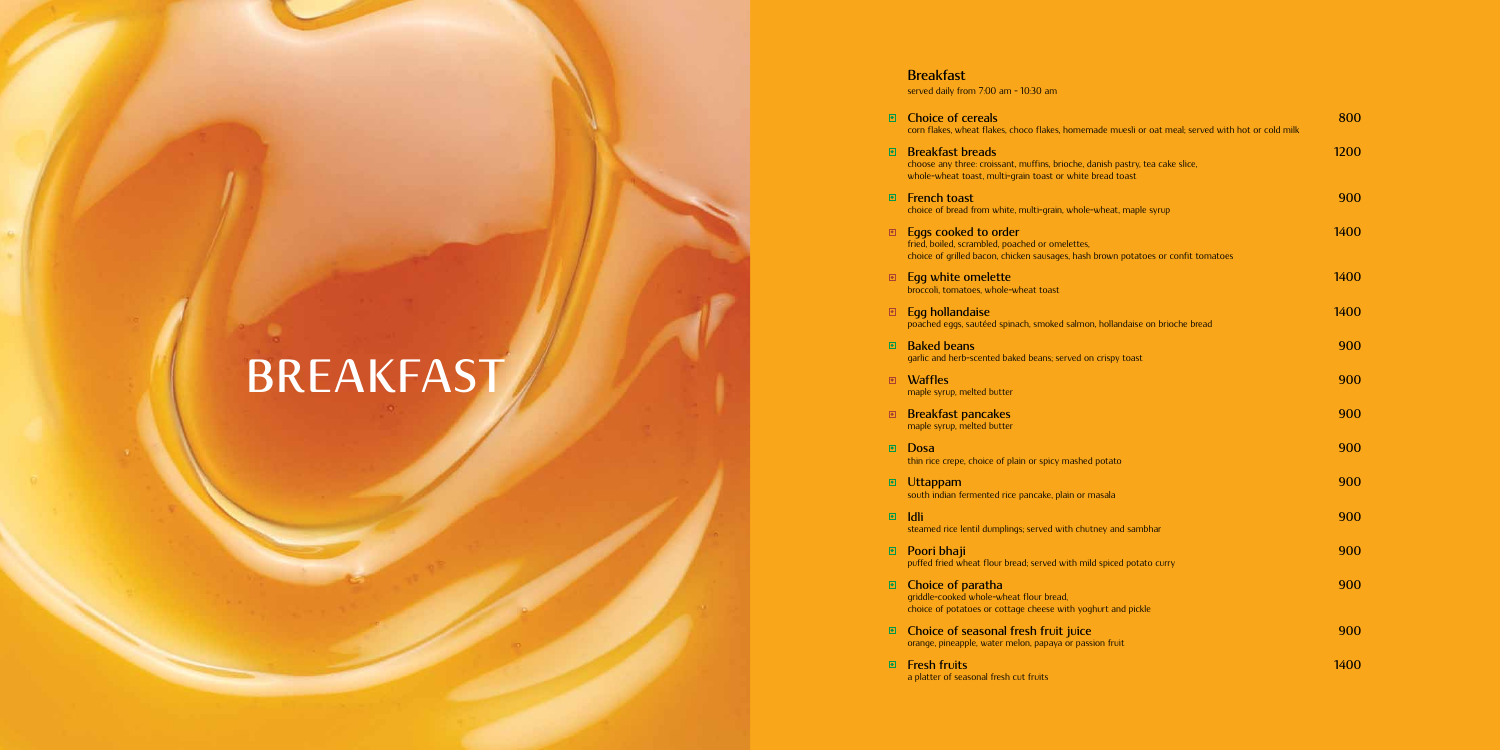### **ALL-TIME FAVOURITES**

### **Breakfast and Short Eats 900**

served daily from 7:00 am - 10:30 am

### **Dosa**

thin rice crepe, choice of plain or spicy mashed potato

### **Uttappam**

south indian fermented rice pancake, plain or masala

#### **Idli**

steamed rice lentil dumplings; served with chutney and sambhar

### **Poori bhaji**

puffed fried wheat flour bread; served with mild spiced potato curry

### **Choice of paratha**

griddle-cooked whole-wheat flour bread, choice of potatoes or cottage cheese with yoghurt and pickle

### **Vegetable samosa**

spicy potato and young peas wrapped in short crust and deep-fried to perfection

### **E** Kathi roll

indian-style wraps stuffed with your choice of chicken or cottage cheese; served with mint chutney

#### **Assorted vegetable pakora**

fresh vegetables coated in a gram flour batter and crispy-fried

### **Papdi chaat**

a mélange of crispies, chick peas and potatoes; served with a generous topping of yoghurt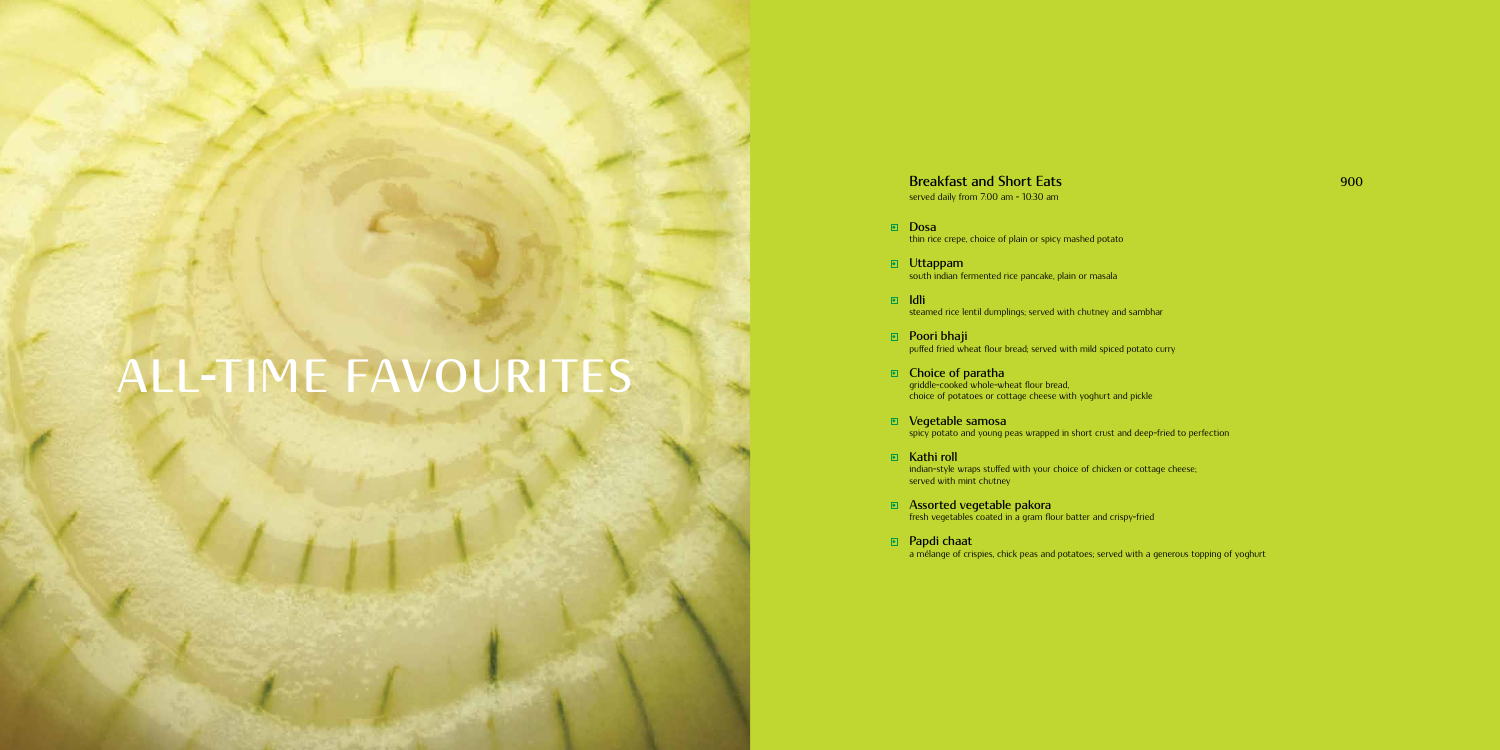### **Mains Vegetarian**

served daily from 11:30 am - 10:30 pm

| $\boxed{\bullet}$ | Paneer<br>choice of makhani, palak, kadhai or mutter masala;<br>served with steamed rice or naan                                                                                                                            | 2000 |
|-------------------|-----------------------------------------------------------------------------------------------------------------------------------------------------------------------------------------------------------------------------|------|
| $\Box$            | Vegetable<br>choice of makhanwala, miloni or kadhai;<br>served with steamed rice or naan                                                                                                                                    | 1800 |
| $\boxed{\bullet}$ | Urlai roast<br>a dry spicy preparation of potato, scented with south indian spices;<br>served with naan                                                                                                                     | 1800 |
| $\Box$            | Dal makhani<br>known for its generous portions of cream, this treasured staple dish of the north consists of<br>whole black lentils and kidney beans slow-cooked with herbs and spices;<br>served with steamed rice or naan | 1200 |
| $\boxed{\bullet}$ | Dal tadka<br>yellow lentils tempered with cumin and red chilli;                                                                                                                                                             |      |

half a chicken, seeped in a creamy spicy marinade and cooked to perfection in a clay-oven; served with butter naan

### **Butter chicken**

chicken morsels cooked in a clay-oven and finished in a creamy fenugreek-flavoured tomato gravy; served with steamed rice or butter naan

served with steamed rice or naan

### **Mains Non-vegetarian 2300**

served daily from 11:30 am - 10:30 pm

### **Meen moilee**

chunks of seer fish simmered in coconut milk; served with steamed rice

### **Tandoori chicken**

### **Meat curry**

an indian-style simple lamb curry with subtle flavours; served with steamed rice or butter naan

### **Desserts 900**

### **Gulab jamun** milk-based golden-fried dumplings steepen in sugar syrup

### **Gaajar ka halwa (sugar-free)**

an indian-style carrot pudding, enriched with milk and dry fruits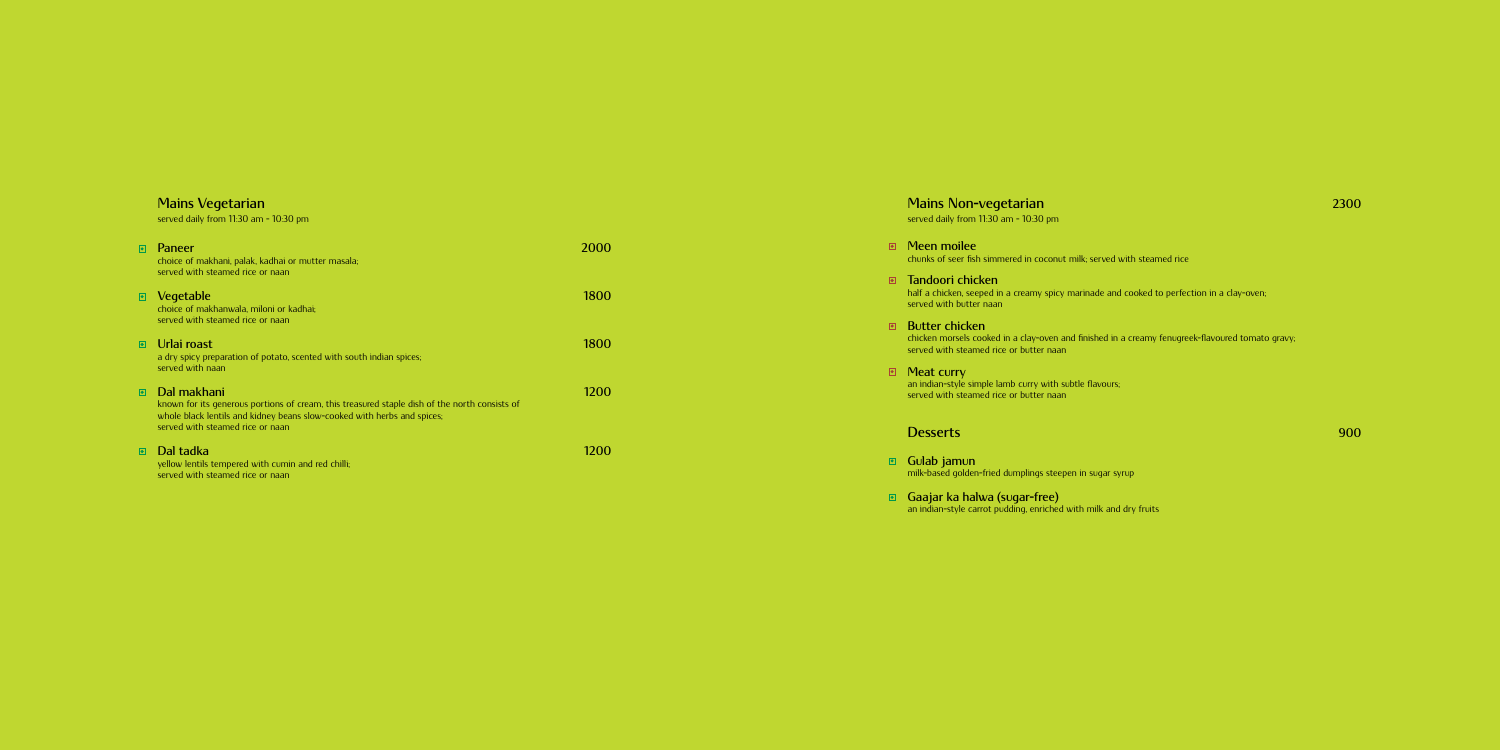# **APPETISERS, SOUPS AND SALADS**

| $\bullet$         | Crispy vegetable spring roll<br>served with sweet chilli sauce                                                | 1000 |
|-------------------|---------------------------------------------------------------------------------------------------------------|------|
| $\bullet$         | Peperonata bruschetta<br>pimentos tossed in tomatoes, flavoured with basil and crushed pepper                 | 900  |
| $\bullet$         | Jalapeno cheese poppers<br>jalapeno and cheese nuggets; served with spicy tomato salsa                        | 900  |
| $\bullet$         | <b>Samosa</b><br>spiced potato filled, deep-fried indian savoury snack; served with tamarind and mint chutney | 900  |
| $\boxed{\bullet}$ | Mixed vegetable pakora<br>seasonal vegetable fritters; served with tamarind and mint chutney                  | 900  |
|                   | Non-vegetarian                                                                                                |      |
| $\bullet$         | Chilled prawn cocktail<br>classical preparation of fresh water prawns in cocktail dressing                    | 2100 |
| $\bullet$         | <b>Smoked salmon tasting</b><br>tasting plate of salmon bruschetta with dill caper cream and onion rings      | 2000 |
| $\bullet$         | Dozen buffalo chicken wings<br>served with barbecue sauce                                                     | 1600 |
| $\bullet$         | <b>Fingers and chips</b><br>crumb-fried chicken or fish; served with tartar and fries                         | 1900 |
| $\bullet$         | Malay chicken satay<br>served with peanut butter sauce                                                        | 1500 |

### **Appetisers**

### **Vegetarian**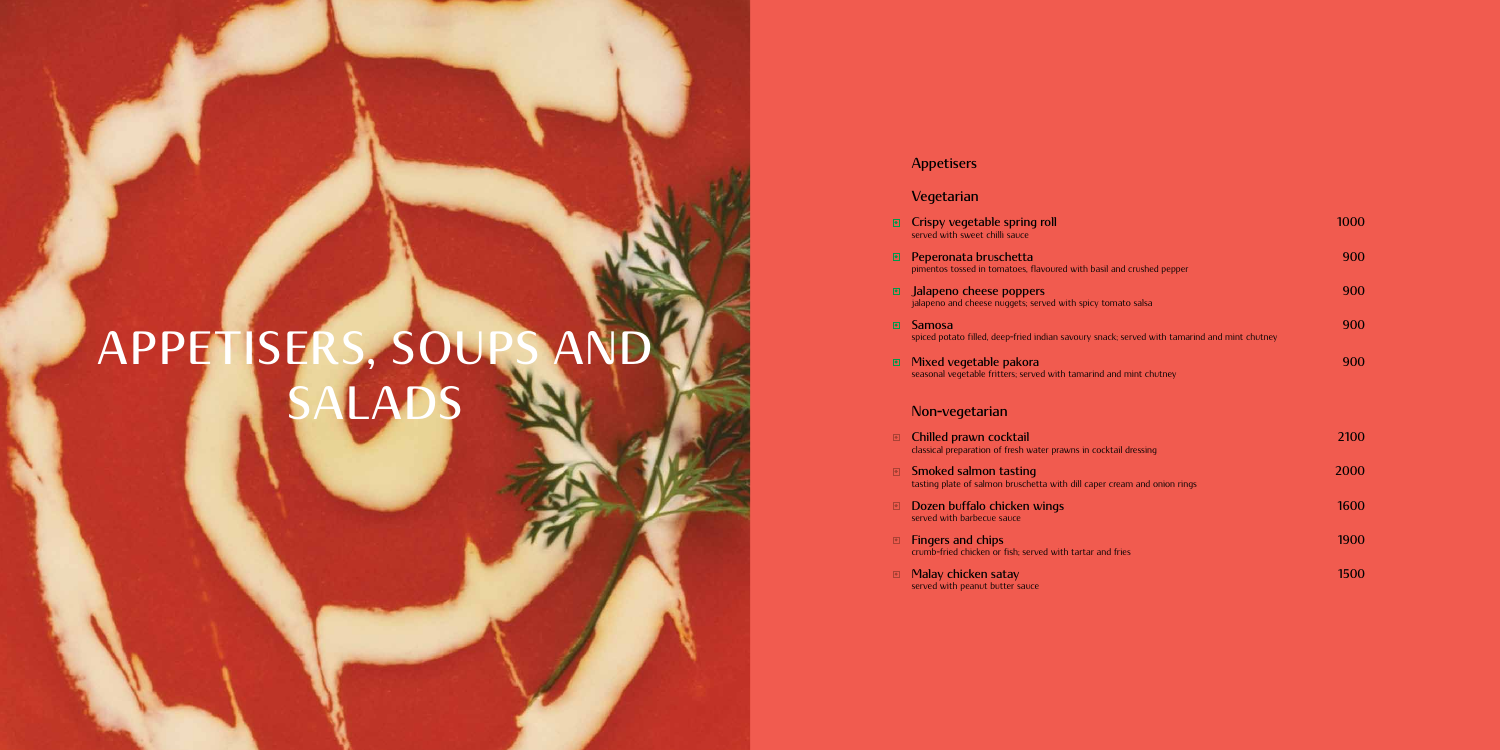### **Salads**

**z** 

| $\bullet$ | Vivanta salad<br>iceberg lettuce, skinless plum tomato, feta cheese, black olives and oregano,<br>drizzled with red wine emulsified dressing | 1200 |
|-----------|----------------------------------------------------------------------------------------------------------------------------------------------|------|
| $\bullet$ | <b>Greek salad</b><br>crisp cucumber, olives and feta, tossed in oregano and lemon dressing                                                  | 1200 |
| ⋓         | <b>Salad caprese</b><br>fresh buffalo mozzarella and tomato trickled with balsamic vinegar and extra virgin olive oil                        | 1200 |
|           | <b>DE Caesar salad</b><br>served with choice of grilled vegetables, marinated prawns, smoked salmon or grilled chicken                       | 1500 |

| $\begin{array}{ c c } \hline \textbf{0} & \textbf{0} \end{array}$ | Cream soup<br>choice of mushroom, tomato or chicken                  | 900 |
|-------------------------------------------------------------------|----------------------------------------------------------------------|-----|
| $\bullet$                                                         | Sweet corn soup<br>choice of chicken, seafood or vegetable           | 900 |
| $\begin{array}{ c c }\hline \textbf{0} & \textbf{0}\end{array}$   | Clear soup<br>choice of golden garlic, vegetable, chicken or seafood | 900 |

### **Soups**

served daily from 11:30 am - 10:30 pm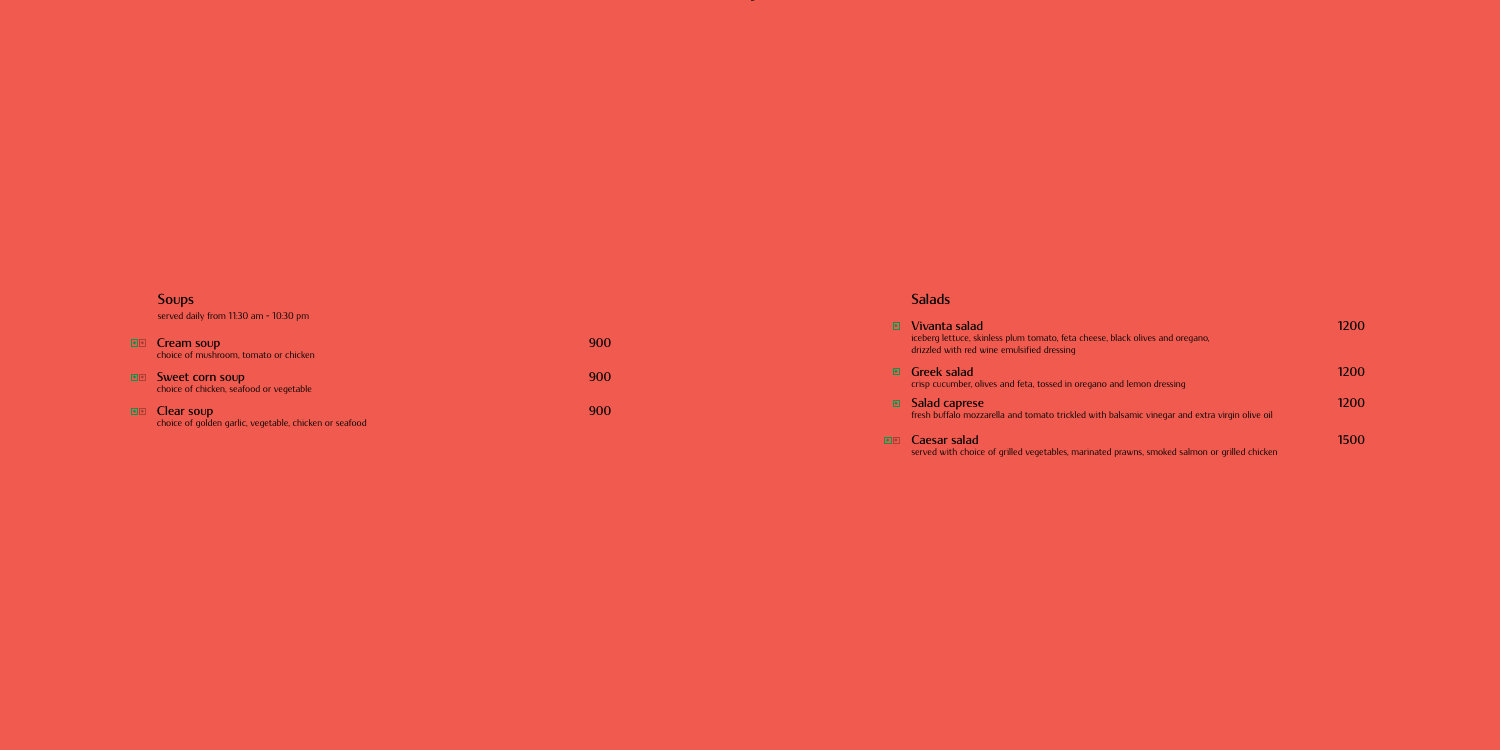### **Entrée**

served daily from 11:30 am - 10:30 pm

| $\bullet$             | Mexican vegetable chimichanga<br>served with salsa and sour cream                                                                  | 1600 |
|-----------------------|------------------------------------------------------------------------------------------------------------------------------------|------|
| $\bullet$             | Summer vegetable casserole<br>served with crumble feta and parmesan crackling                                                      | 1600 |
| $\boxed{\bullet}$     | Vegetable lasagna<br>baked four layers of lasagna sheet, sandwiched with vegetables and<br>mixture of tomato sauce and white sauce | 1600 |
| $\hfill \Box$         | <b>Herb-roasted vegetable</b><br>balsamic marinated herb-roasted vegetable on a bed of couscous pilaf with spicy tomato sauce      | 1600 |
| $\hfill \Box$         | Asian spice rubbed char-grilled king prawns<br>lemon beurre blanc and seasonal vegetables                                          | 3200 |
| $\bullet$             | <b>Grilled fillet of mullet fish</b><br>paprika, parsley marinade and garlic cream with crispy-fries and seasonal vegetables       | 2600 |
| $\hfill \bullet$      | Lemon dill marinated scottish salmon<br>herb and parmesan crust, caper dill emulsion and mushroom risotto                          | 2700 |
| $\hfill \Box$         | Double breast grilled chicken<br>lemon tarragon marinade and honey balsamic sauce and seasonal vegetables                          | 2300 |
| $\hfill \blacksquare$ | Grilled australian tenderloin steak<br>homemade steak sauce, crispy-fries and seasonal vegetables                                  | 4600 |
| $\hbox{\small\bf o}$  | Grilled new zealand lamb chops<br>port-scented red wine jus, sautéed mixed peppers and mint jelly                                  | 4000 |
| $\bullet$             | <b>Grilled pork loin chops</b><br>orange barbecue sauce, fried potato wedges and seasonal vegetable                                | 1800 |

# **ENTRÉE**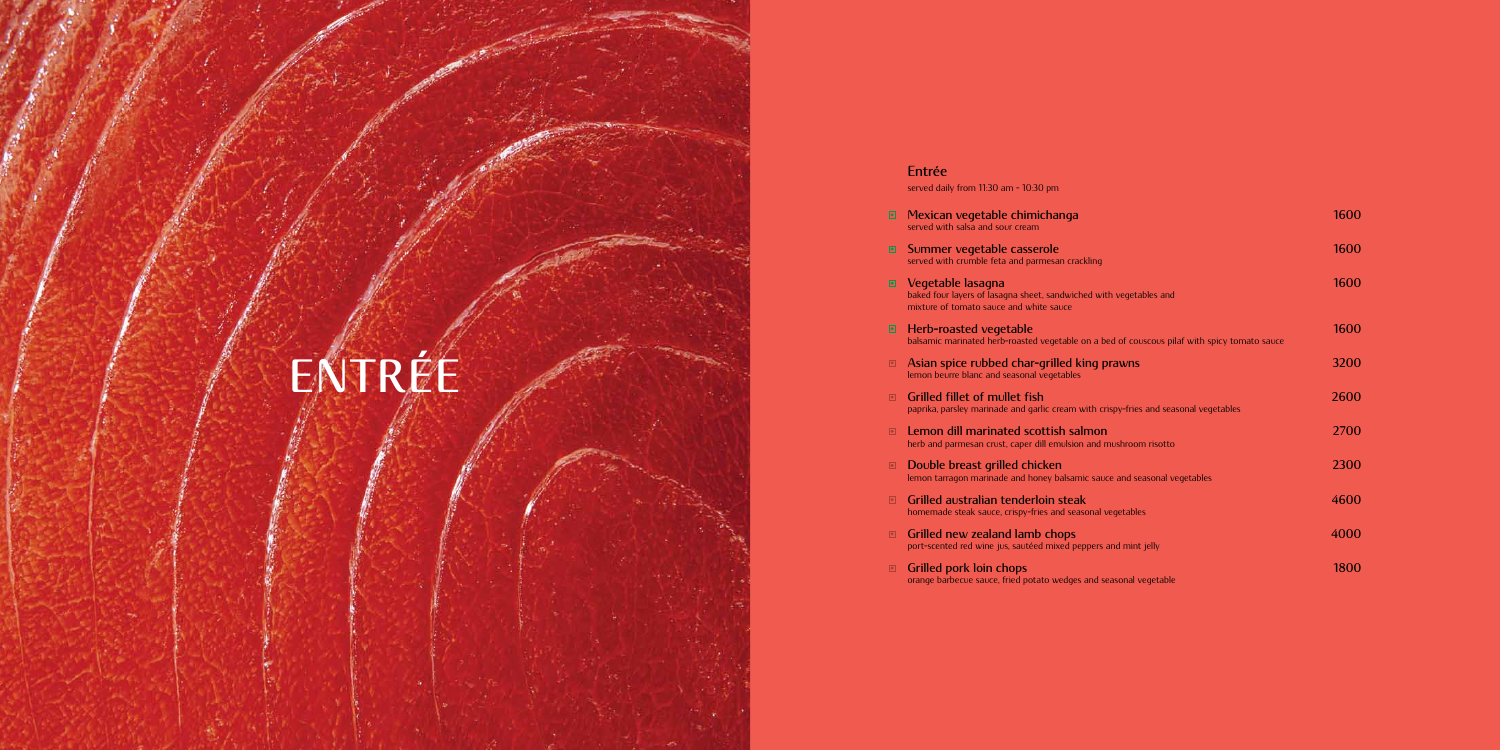### **SANDWICHES, BURGERS AND WRAPS**

### **Sandwiches, Burgers and Wraps**

served daily from 11:30 am - 10:30 pm

| $\hfill \bullet$                                                | <b>Plain, toasted or grilled</b><br>choice of panini, sesame burger bun, white, brown or multi-grain bread | 1400 |
|-----------------------------------------------------------------|------------------------------------------------------------------------------------------------------------|------|
| $\bullet$                                                       | <b>Indian twist</b><br>tandoori paneer, chutney, tomato, lettuce and cucumber                              | 1400 |
| $\vert \bullet \vert$                                           | Vegetable club sandwich<br>grilled vegetables, tomato, cucumber, lettuce and cheese                        | 1400 |
| $\boxed{\bullet}$                                               | Vegetable burger<br>vegetable patties with lettuce and cheese                                              | 1500 |
| $\hfill \bullet$                                                | Tuna melt<br>tuna, iceberg lettuce, green onions, gherkins, tomato, egg and cheese                         | 1900 |
| $\begin{array}{ c } \hline \textbf{0} & \textbf{0} \end{array}$ | Vivanta panini<br>smoked chicken in mustard mayo, chicken salami, tomato and cheddar                       | 1600 |
| $\bullet$                                                       | Lean tenderloin burger<br>gherkin, tomato, onion, lettuce and cheese                                       | 1900 |
| $\boxed{\bullet}$                                               | Club sandwich<br>chicken salad, ham, fried egg, tomato, onion, cucumber and cheese                         | 1800 |
| $\boxed{\bullet}$                                               | Chicken burger<br>fried egg, lettuce, tomato, onion and cheese                                             | 1900 |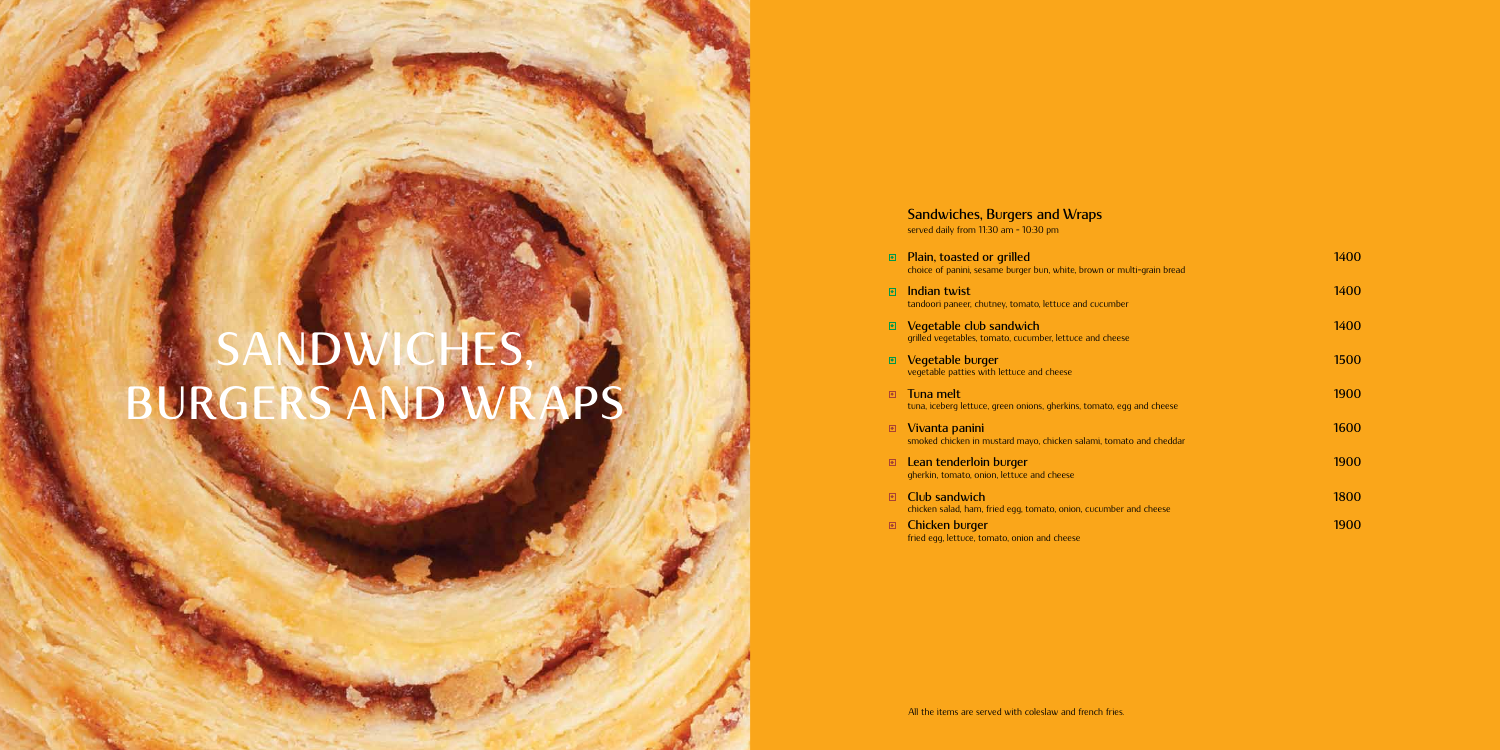### **PIZZA, PASTA A R**

### **Pizza**

served daily from 11:30 am - 10:30 pm

### **Vegetarian 2300**

### **Pizza margherita**

- **Pizza alafunghi**
- **Paneer tikka pizza**
- **Pizza with duet of peppers**

### **Non-vegetarian**

| $\Box$ | <b>Smoked turkey, grilled onion and tomato</b> | 2500 |
|--------|------------------------------------------------|------|
| $\Box$ | Seafood pizza with artichoke                   | 2500 |
|        | <b>E</b> Spicy devilled sausage                | 2300 |
|        | <b>E</b> Pizza bolognaise                      | 2400 |
|        | <b>E</b> Chicken tikka                         | 2400 |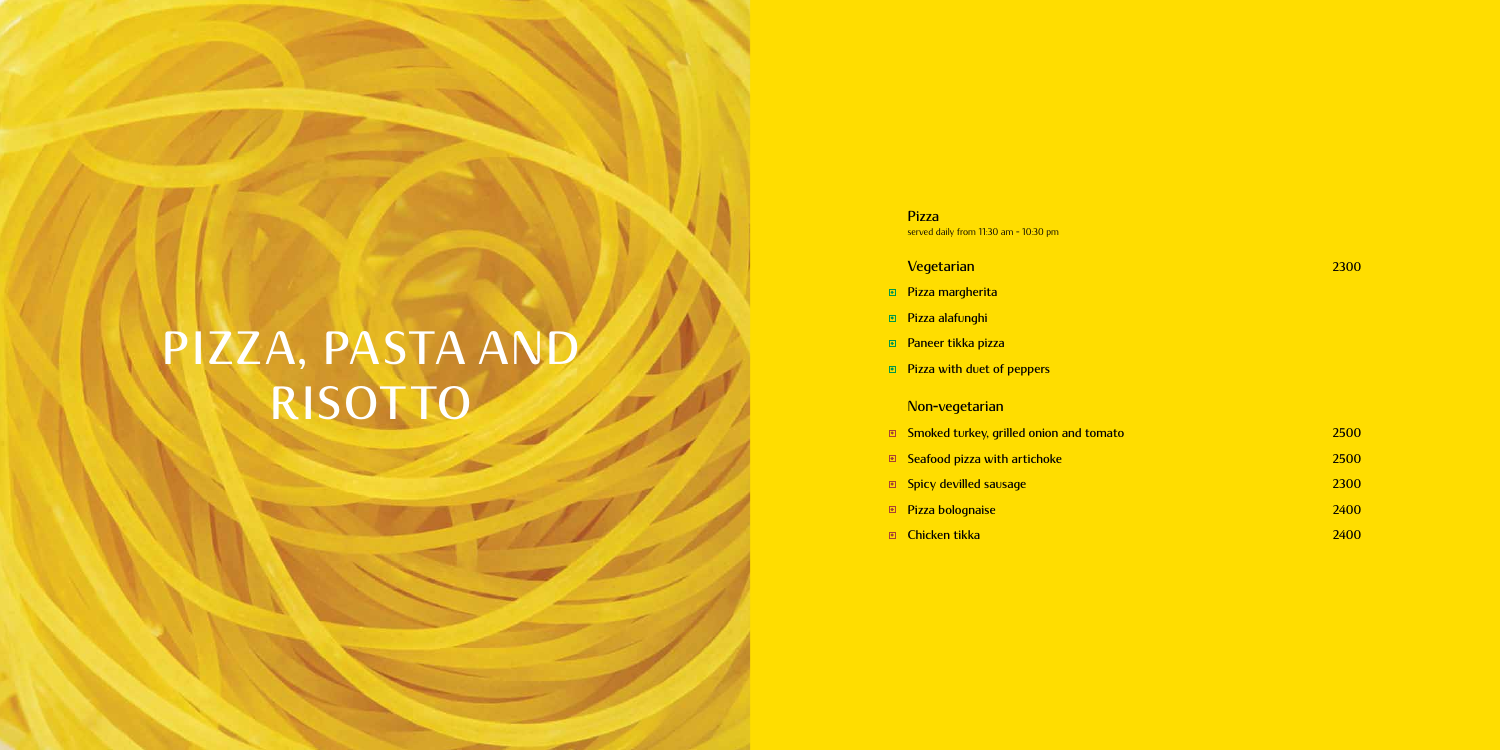### **Risotto**

|           | • Mushroom and pepper risotto<br>duo of button mushroom, shiitake mushroom, herbs and parmesan cheese | 2100        |
|-----------|-------------------------------------------------------------------------------------------------------|-------------|
| $\bullet$ | Seafood risotto<br>with prawns, squids, herbs and parmesan cheese                                     | <b>2400</b> |
|           | <b>E</b> Chicken risotto<br>with chicken, herbs and parmesan cheese                                   | 2100        |

### **Pasta**

served daily from 11:30 am - 10:30 pm

|                   | choice of penne, macaroni, fusilli or spaghetti<br>with:                                      |             |
|-------------------|-----------------------------------------------------------------------------------------------|-------------|
|                   | • Pomedore e basilico<br>served with tomato and basil sauce                                   | 1800        |
|                   | <b>•</b> Alfredo<br>served with mushroom cream sauce                                          | 1800        |
| $\boxed{\bullet}$ | <b>Arrabbiata</b><br>served with spicy tomato concasse                                        | 1800        |
| $\boxed{\bullet}$ | Aglio-olio-pepperoncino<br>prepared with qarlic, chilli flakes, olive oil and parmesan cheese | <b>1800</b> |
| $\bullet$         | <b>Carbonara</b><br>with bacon, egg, cream and parmesan cheese                                | 2100        |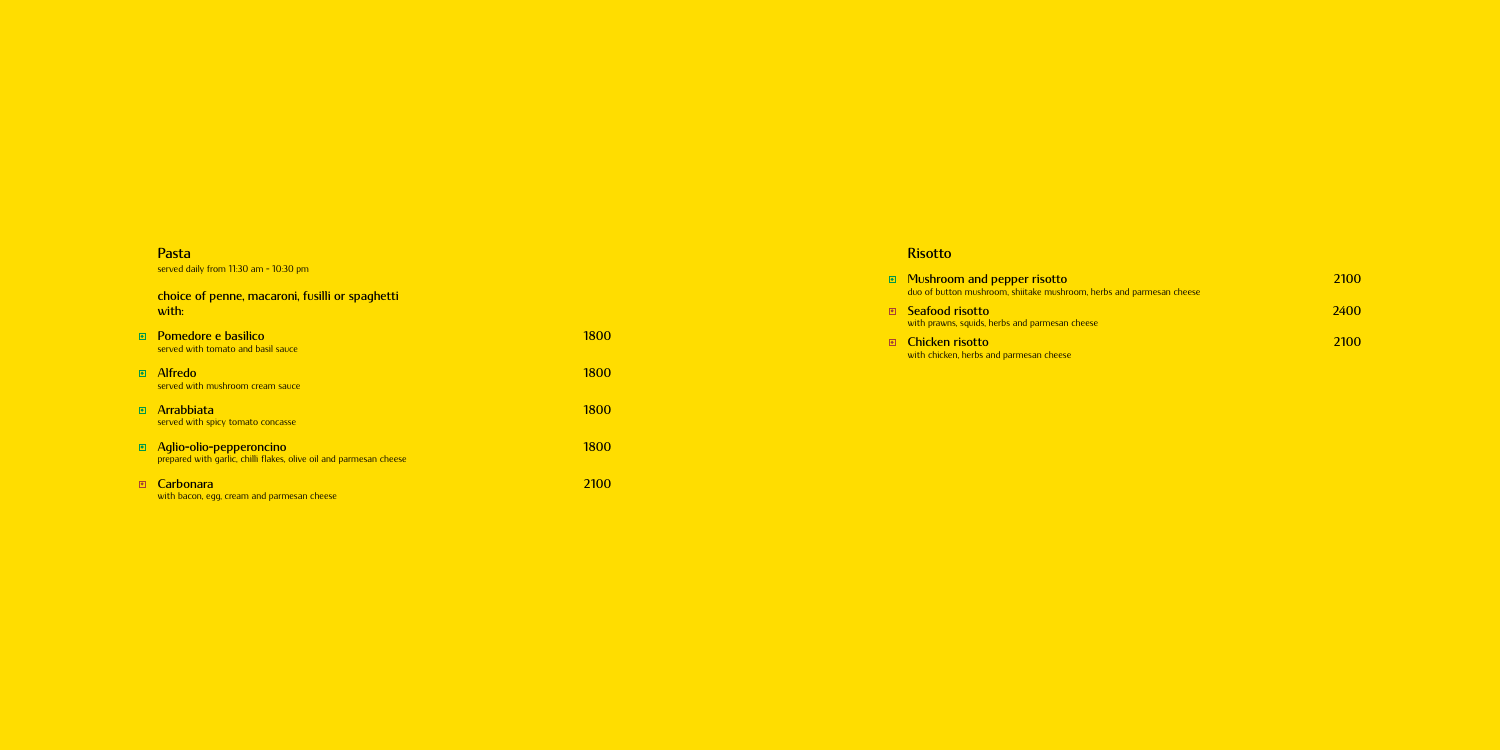### SRI LANKAN FA

### **Sri Lankan Fare**

served daily from 11:30 am - 10:30 pm

### **Vegetarian**

| $\bullet$         | Ambarella ambula<br>wild mango curry                                                                                                                             | 1300 |
|-------------------|------------------------------------------------------------------------------------------------------------------------------------------------------------------|------|
| $\boxed{\bullet}$ | Batu maluwa<br>green eggplant curry                                                                                                                              | 1300 |
| $\bullet$         | Kohila samaga parippu maluwa<br>kohila yam and dal curry                                                                                                         | 1300 |
| $\boxed{\bullet}$ | <b>Polos ambula</b><br>young jackfruit curry                                                                                                                     | 1300 |
| $\bullet$         | Kaju maluwa<br>cashew curry                                                                                                                                      | 1300 |
| $\boxed{\bullet}$ | Kesel muwa maluwa<br>banana blossom curry                                                                                                                        | 1300 |
| $\boxed{\bullet}$ | - Hela bojun rasa musuwa<br>(an elaborate sampler of vegetarian sri lankan cuisine)<br>sri lankan cashew curry, green eggplant curry and young jack fruit curry; | 2000 |

served with red rice, traditional dal curry, coconut sambal, mango chutney and papadum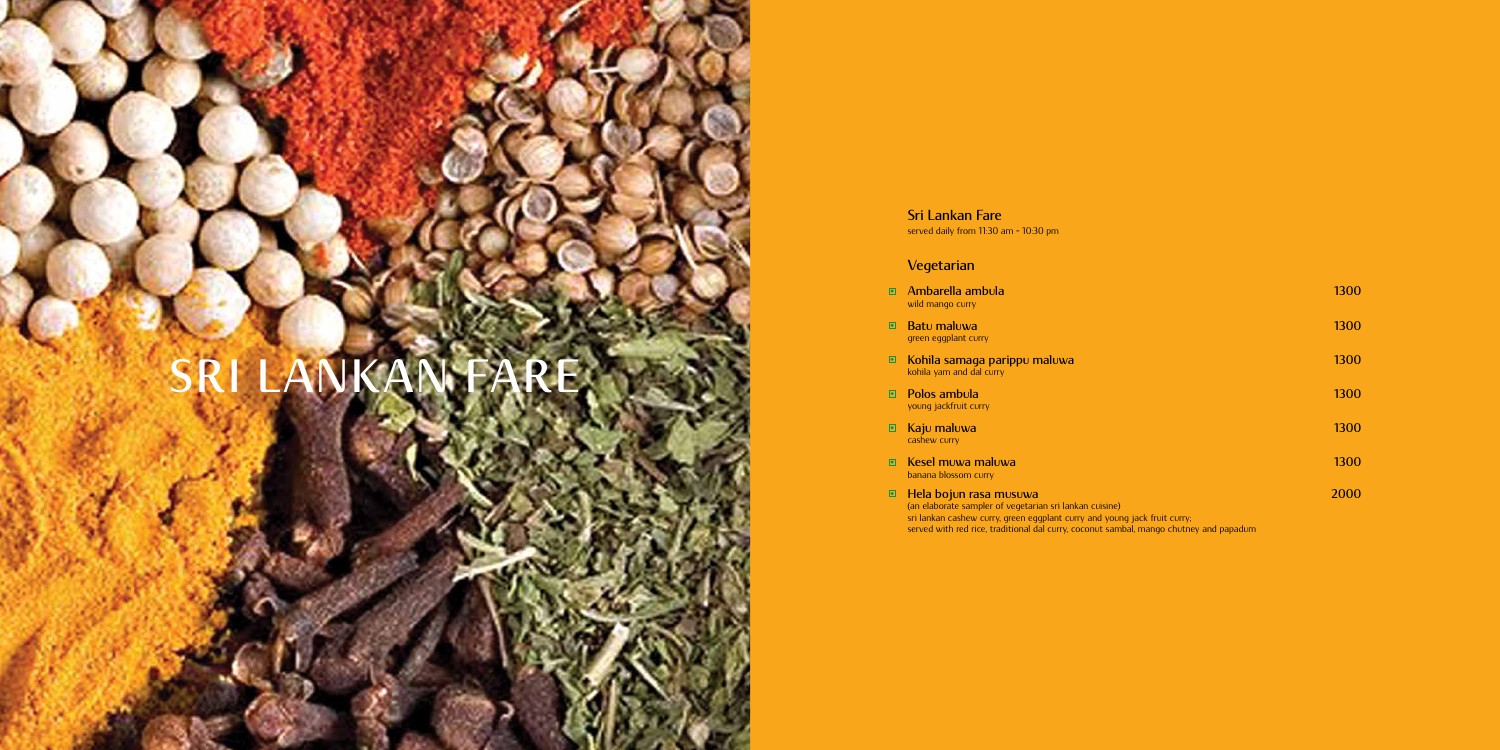### **Non-vegetarian**

| $\begin{array}{ c } \hline \textbf{0} & \textbf{0} \end{array}$ | – Kukulu mas kalu pol<br>chicken curry with roasted rice and coconut                                                                                                                                                                                 | 1500 |
|-----------------------------------------------------------------|------------------------------------------------------------------------------------------------------------------------------------------------------------------------------------------------------------------------------------------------------|------|
| $\boxed{\bullet}$                                               | Uru mas kalu hodi<br>black pork curry                                                                                                                                                                                                                | 1500 |
| $\hbox{\small\bf O}$                                            | Harakmas aba gammirisata<br>beef curry scented with mustard and pepper, spiked with local vinegar                                                                                                                                                    | 1500 |
| $\bullet$                                                       | Bala malu ambulthial<br>tuna fish with gamboge in a spicy curry                                                                                                                                                                                      | 1400 |
| $\hbox{\small\bf o}$                                            | Kakuluwo murunga kola hodda<br>crab curry with tamarind and drumstick leaves                                                                                                                                                                         | 1700 |
| $\bullet$                                                       | <b>Isso kiri hodi</b><br>prawn coconut curry                                                                                                                                                                                                         | 1700 |
| $\hbox{\small\bf O}$                                            | Hela bojun rasa musuwa<br>(an elaborate sampler of non-vegetarian sri lankan cuisine)<br>sri lankan chicken curry, prawn coconut curry or tuna fish curry;<br>served with red rice, traditional dal curry, coconut sambal, mango chutney and papadum | 2900 |

### **Desserts 1100**

#### **Wattalappam** steamed coconut and jaggery pudding

#### **Pani pol pancake** sweet coconut pancake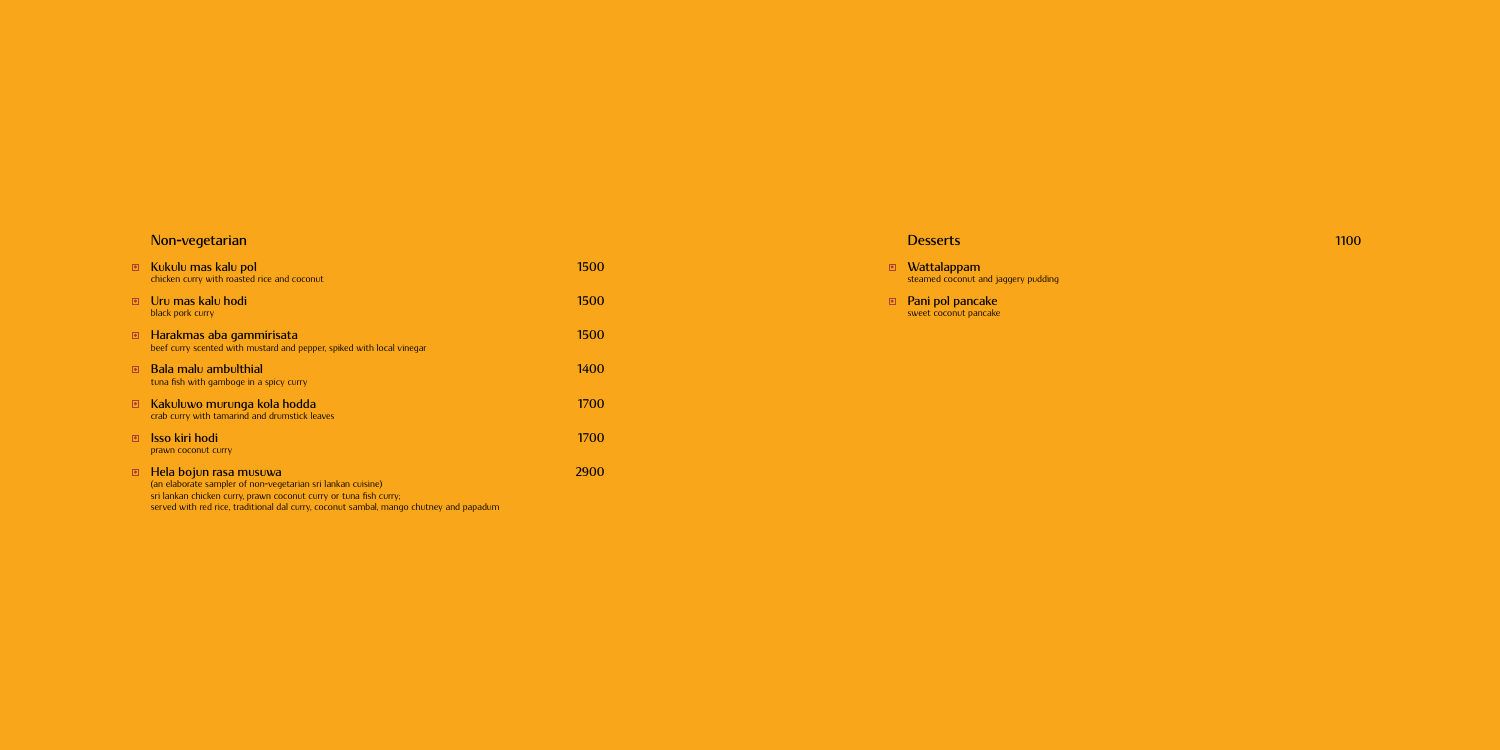### **Charcoal n' Clay Pot**

served daily from 12:30 pm - 3:30 pm; 6:30 pm - 10:30 pm

| $\blacksquare$    | Jaitooni paneer tikka<br>char-grilled cottage cheese steak, flavoured with green olives      | 1500 |
|-------------------|----------------------------------------------------------------------------------------------|------|
| $\bullet$         | Sarson ke phool<br>char-grilled broccoli florets imbued with mustard and pickled spices      | 1500 |
| $\blacksquare$    | Makai motiya seekh<br>kebabs of corn kernels, studded with pimentos                          | 1400 |
| $\boxed{\bullet}$ | Bhatti ka jheenga<br>prawns in a marinade of freshly ground spices grilled on glowing embers | 2100 |
| $\bullet$         | Machali achari tikka<br>pickle marinated fish cooked in clay-oven                            | 1900 |
| $\bullet$         | Doodhiya murg tikka<br>creamy chicken kebabs infused with green cardamom and burnt garlic    | 1600 |
|                   | <b>Curries</b>                                                                               |      |
| $\boxed{\bullet}$ | Paneer<br>choice of makhani, palak, kadhai or mutter masala                                  |      |

| $\Box$            | <b>Vegetable</b><br>choice of makhanwala, miloni or kadhai         | 1800 |
|-------------------|--------------------------------------------------------------------|------|
| <u>o</u>          | Dal<br>choice of makhani, tadka or palak                           | 1200 |
| $\blacksquare$    | Potato (aloo)<br>choice of jeera, palak or do pyaza                | 1900 |
| $\boxed{\bullet}$ | Prawn<br>choice of masala, kadhai or moilly                        | 2500 |
| $\boxed{\bullet}$ | Fish<br>choice of masala, kadhai or moilly                         | 2300 |
| $\bullet$         | <b>Chicken</b><br>choice of butter chicken, tikka masala or kadhai | 2300 |
| $\bullet$         | Mutton (gosht)<br>choice of meat curry, kadhai or palak            | 2300 |

Curries will be accompanied with your choice of indian bread or steamed rice.

## **The Indian Selection**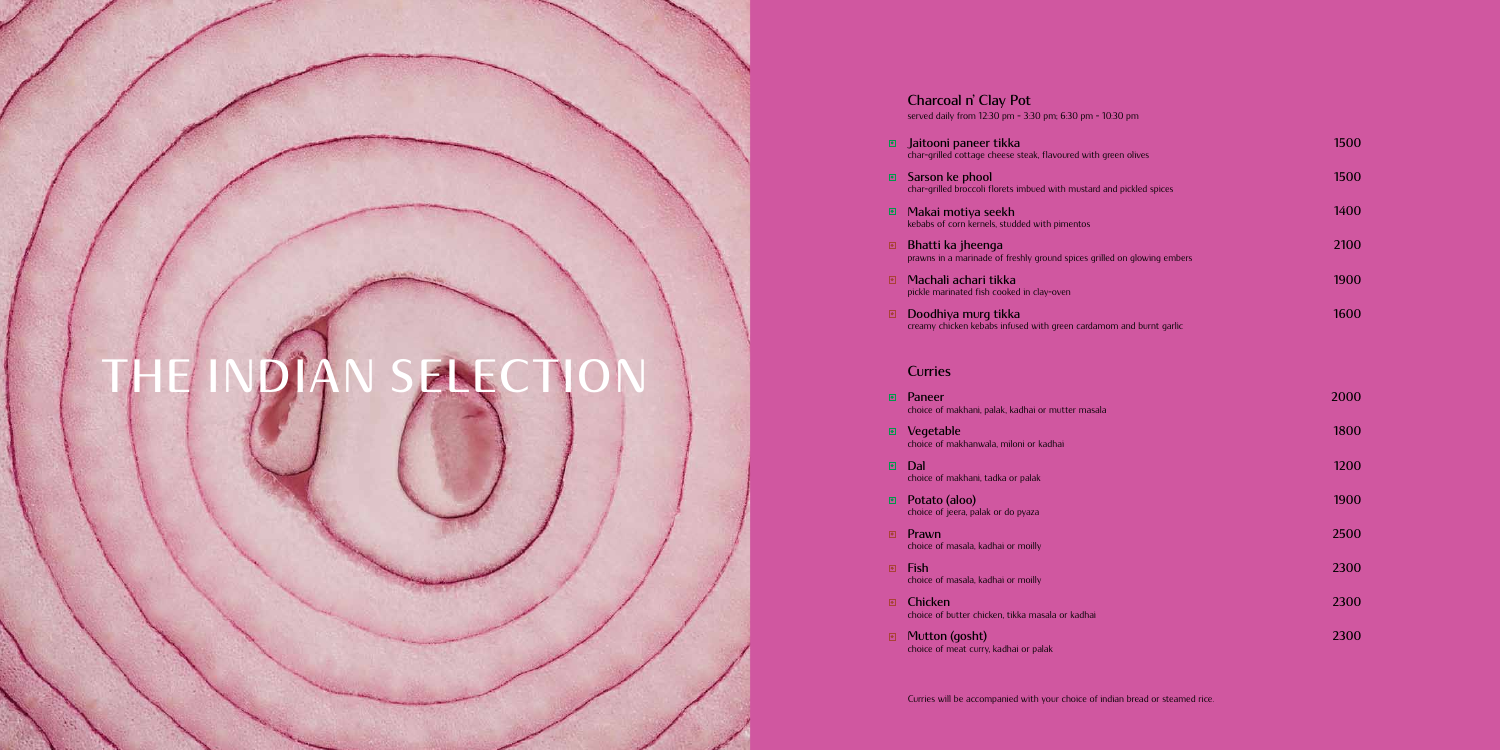### **Desserts**

served daily from 11:30 am - 10:30 pm

| $\bullet$         | Apple pie<br>warm cinnamon-flavoured apple pie with a scoop of vanilla ice cream                  | 900  |
|-------------------|---------------------------------------------------------------------------------------------------|------|
| $\bullet$         | Hot gulab jamun<br>dumpling of reduced milk; served with sweetened syrup                          | 900  |
| $\blacksquare$    | Gaajar ka halwa (sugar-free)<br>an indian-style carrot pudding, enriched with milk and dry fruits | 1000 |
| $\bullet$         | Choice of ice cream<br>chocolate, vanilla, strawberry, butterscotch or mango                      | 1000 |
| $\boxed{\bullet}$ | Chocolate walnut brownie                                                                          | 1200 |
| $\bullet$         | Wattalappam<br>a local delicacy cardamom-flavoured coconut milk and jaggery pudding               | 1100 |

### **Biryanis and Rice**

- **Roti** plain, butter or methi
- **Naan** plain, butter or garlic
- **Paratha** pudina, lachha or tawa

served daily from 12:30 pm - 3:30 pm; 6:30 pm - 10:30 pm

| $\blacksquare$ | <b>Steamed rice</b>                                                                                                           | 700  |
|----------------|-------------------------------------------------------------------------------------------------------------------------------|------|
| $\Box$         | Peas pulao or jeera pulao                                                                                                     | 900  |
| L              | Vegetable biryani<br>medley of spring vegetables and aromatic basmati rice,<br>flavoured with mint, coriander and brown onion | 1800 |
| $\Box$         | Chicken biryani<br>chicken morsels cooked with basmati, finished with mint, brown onion and kewra                             | 2100 |
| $\Box$         | Mutton biryani<br>a delicacy of choicest cut of lamb and long-grain basmati rice, flavoured with saffron and mace             | 2500 |

### **Breads from Tandoor 700**